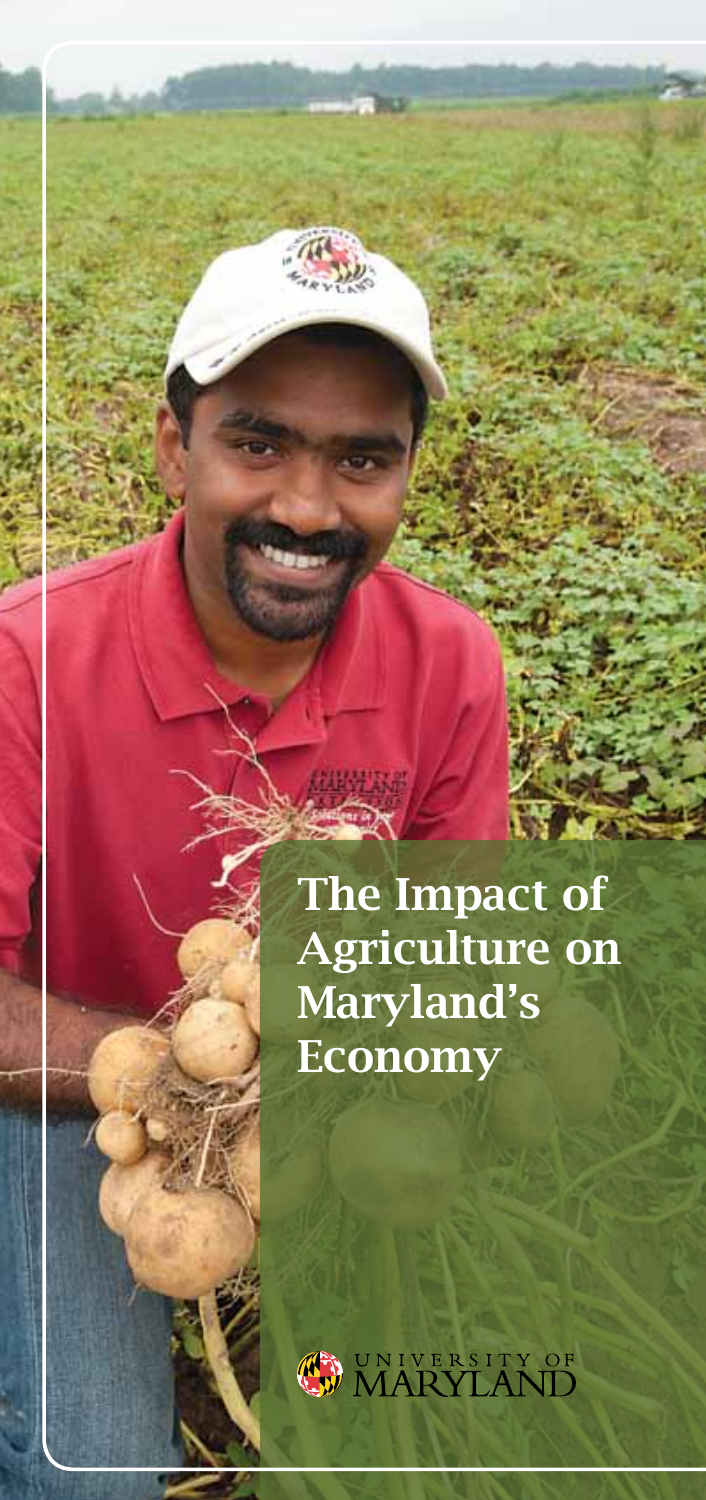# KEY FINDINGS

- The total impact of agriculture, forestry and agricultural services on Maryland's economy was almost \$8.25 billion in total output and nearly \$3 billion in value added.
- In 2010, the agricultural sector accounted for over \$4.7 billion in direct output and over 22,000 jobs. Indirect and induced impacts from the agricultural sector added another \$2.03 billion to the Maryland economy.
- • Agriculture's \$4.7 billion in output revenue was split between crops (49.6 percent) and animals (50.4 percent), and between production (42 percent) and processing (58 percent).
- In 2010, the forestry sector accounted for over \$877.5 million in direct output and over 2,000 jobs. Indirect and induced impacts from the forestry sector added another \$446 million to the Maryland economy.

**Crop revenues make up roughly 50 percent of Maryland's agricultural output revenue. Revenue from animal agriculture comprised the other half.**

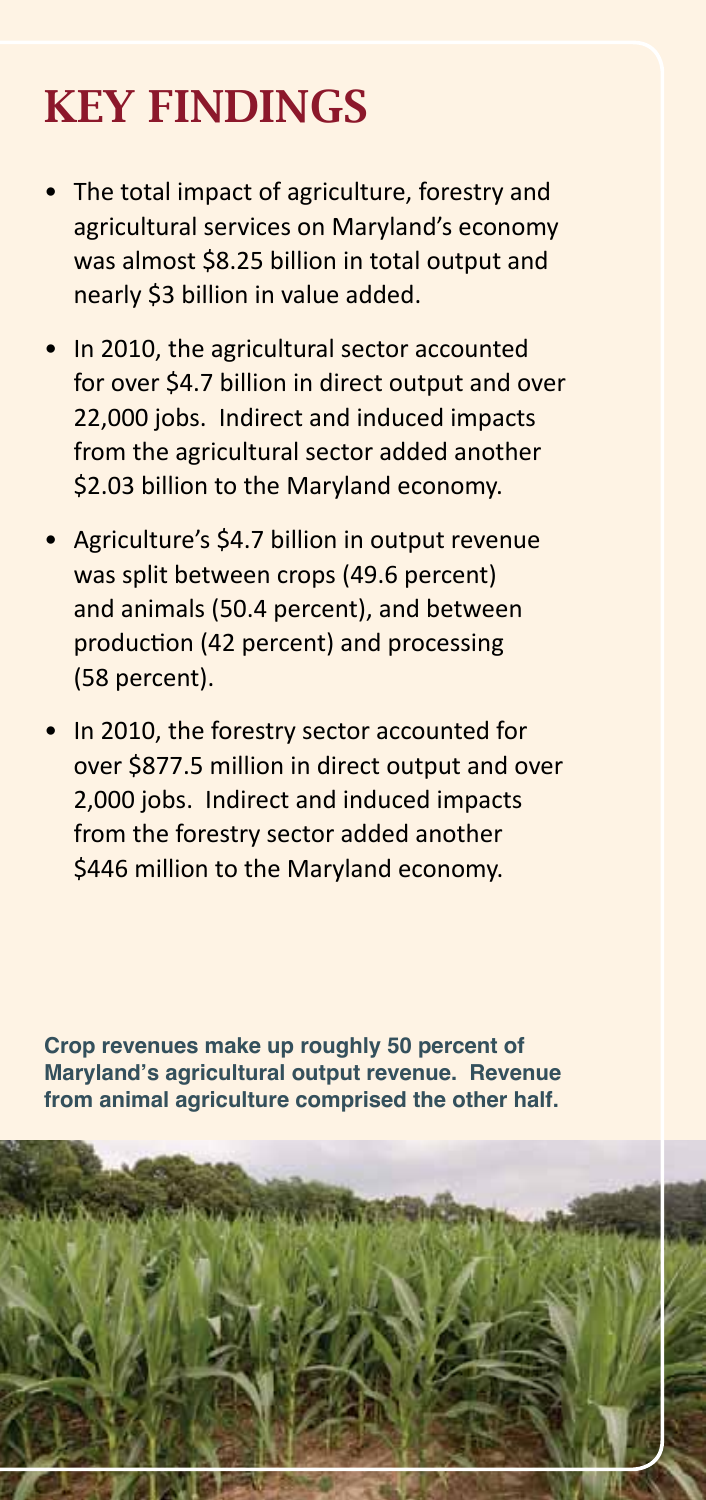#### **2010 Total Direct, Indirect, and Induced Impacts of Agriculture and Forestry on the Maryland Economy** (millions of dollars)



**Agriculture in Maryland directly accounts for over \$4.7 billion in output. Accounting for indirect and induced effects in other sectors, it adds another \$2.03 billion.**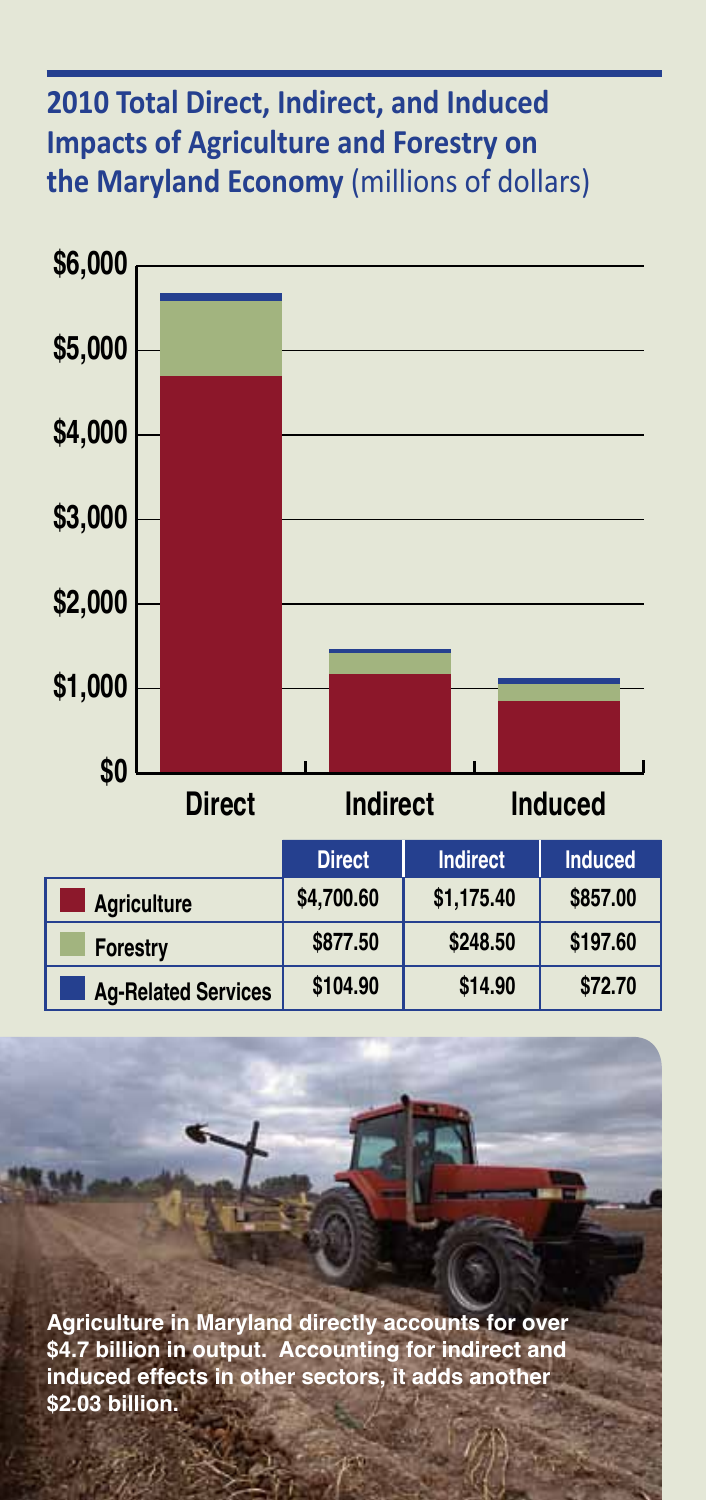### Employment

• Agriculture, forestry, and the agricultural support sectors employ 28,573 workers directly and stimulate another 17,025 jobs, for a total employment of 45,600 workers throughout Maryland.



**More than 12,000 families live and work on farms, which average 160 acres in size.**

- **Agriculture alone employs over 22,000** workers directly and stimulates additional employment for a total employment of over 36,000 workers in the state of Maryland.
- The average yearly income and value added for an agricultural employee was \$27,000 and \$47,000, respectively, and for an employee in the forestry industry was \$58,500 and \$108,000. In part this is due to some agricultural employment being parttime and/or seasonal, which decreases the average yearly income.
- The average indirect and induced yearly income and value added for the created employment was close to twice the agricultural industry average, at \$50,400 and \$92,000, respectively.
- The 2010 Average Yearly Income per Worker Resulting from Indirect and Induced Employment from the Manufacturing, Agriculture, Leisure, and Construction Sectors ranged from \$47,000 to \$51,000.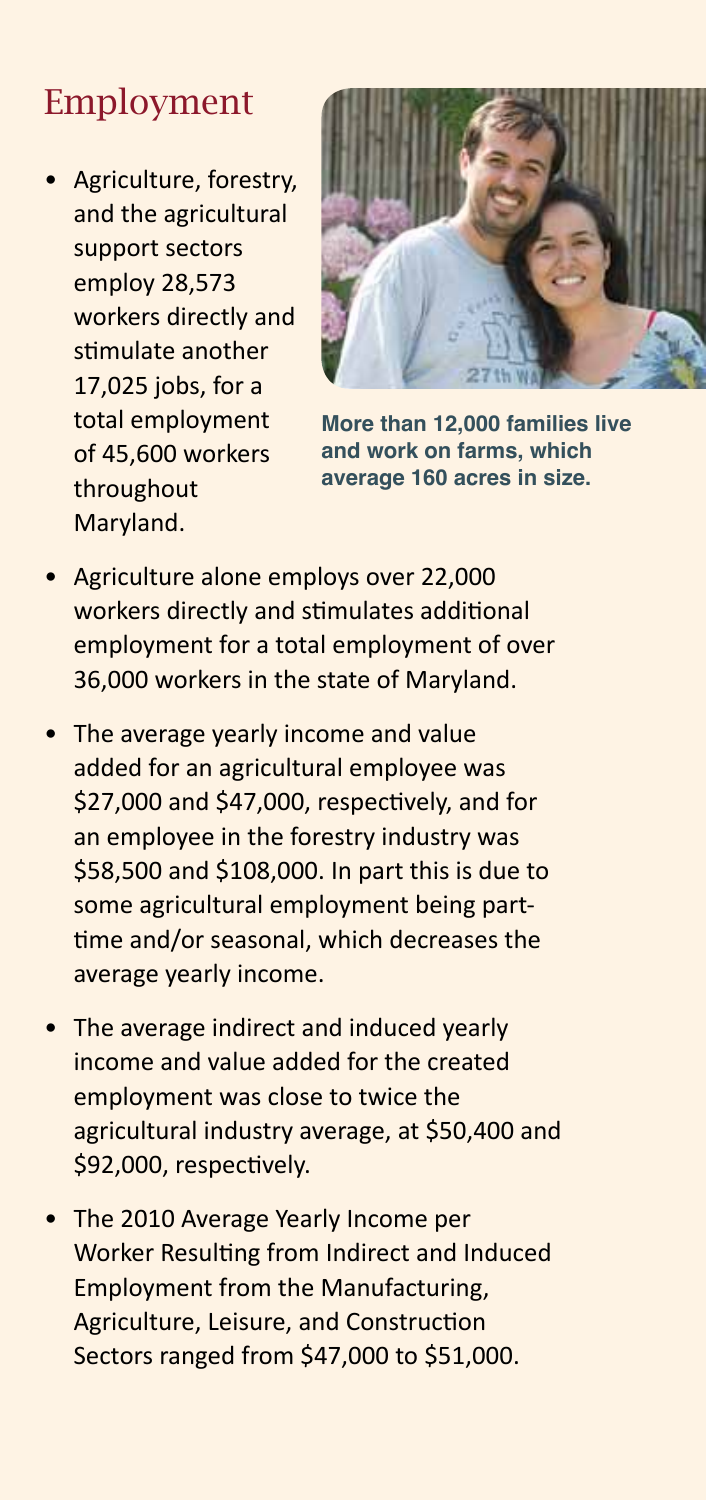**Employment Generated in Business Services, Retail, Leisure, and Transportation per 50 Agricultural Jobs**

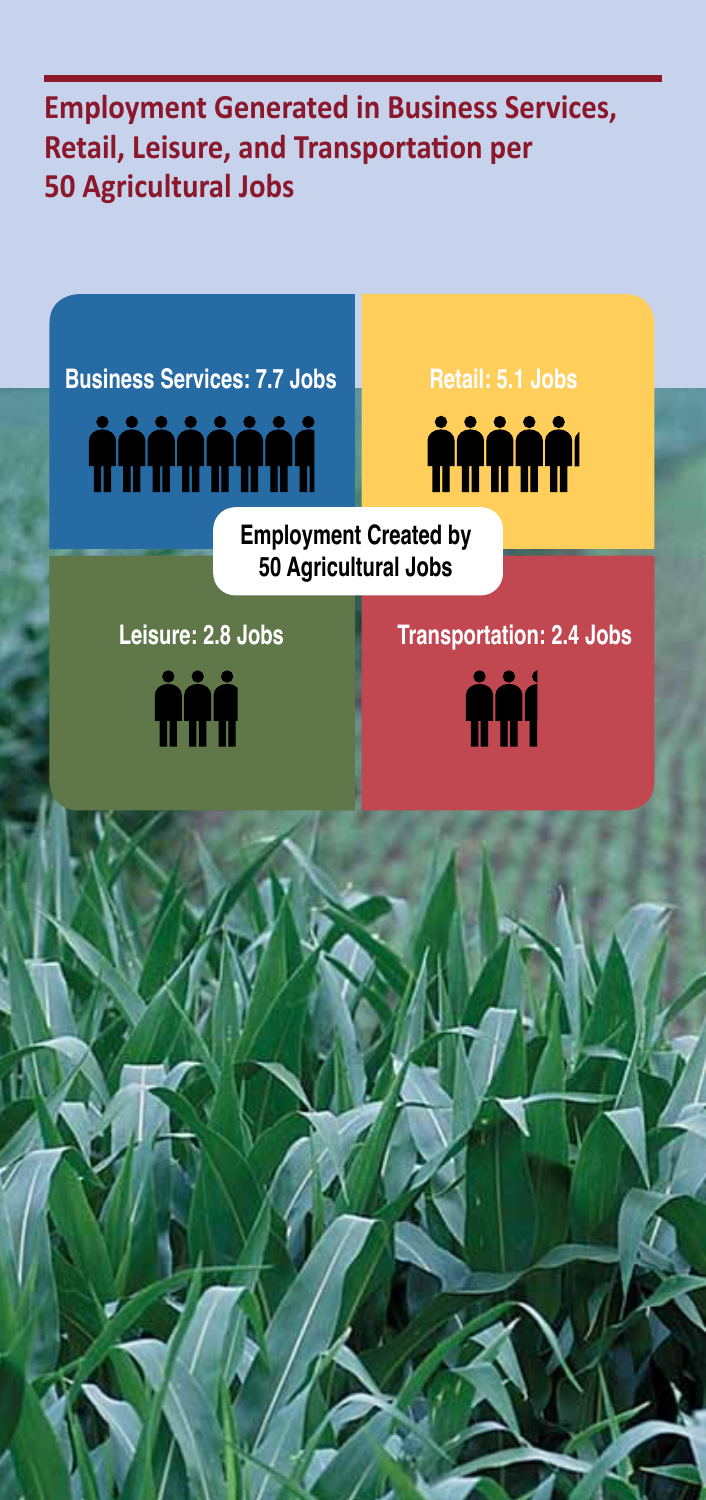#### **2010 Average Yearly Income per Worker Resulting from Indirect and Induced Employment from Four Sectors of the Maryland Economy**



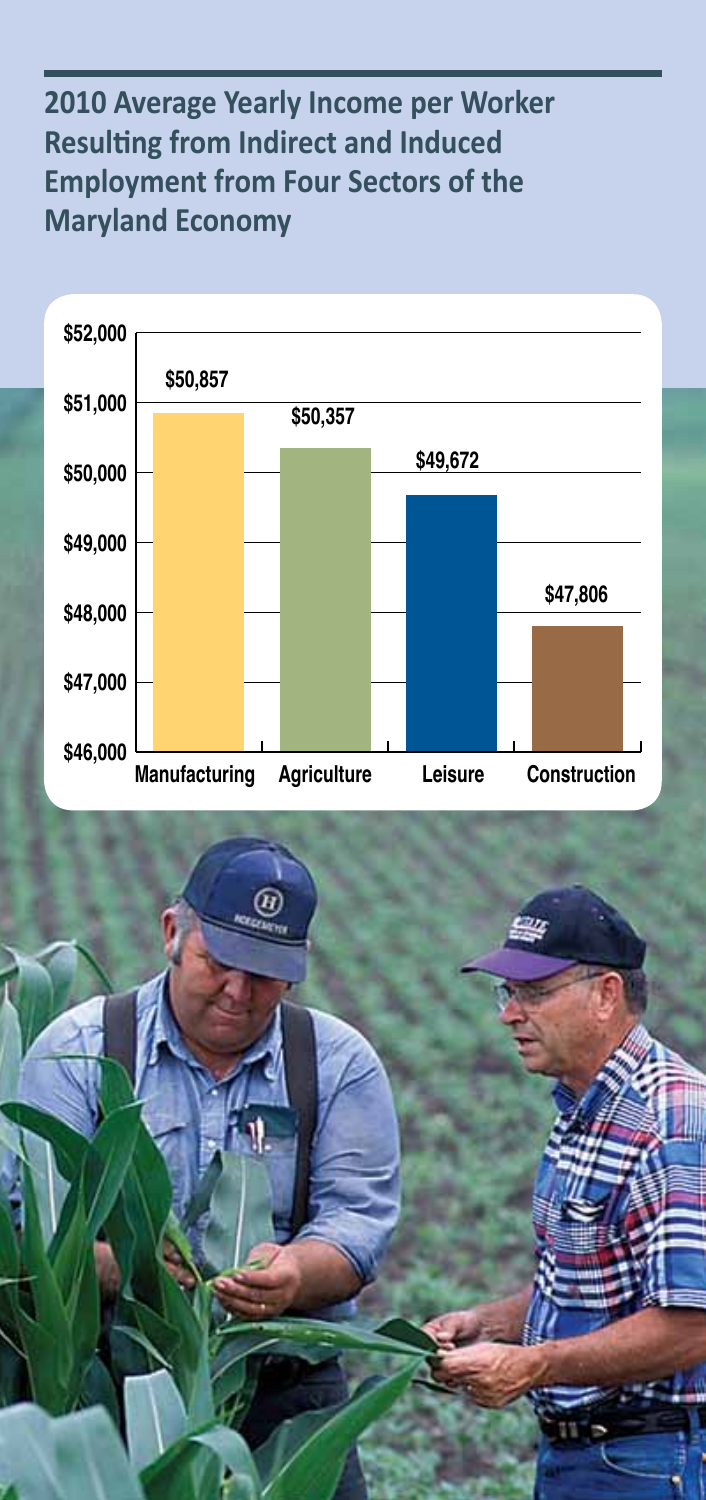

## Selected Industries

- Poultry is the largest animal and agricultural industry in Maryland, with over \$1.7 billion in total output, almost 7,000 individuals employed, and \$500 million in value added.
- The dairy and cattle industries are also important animal-based production industries. Dairy produces \$1.1 billion in output, employs almost 4,255 individuals and contributes \$328.4 million in value added to the Maryland economy. The Cattle sector produces almost \$650 million in output, employs almost 4,255 individuals and contributes \$328.4 million in value added.
- Fruit and vegetable production is the most valuable crop industry in the state of Maryland, with \$539 million in total output and employing 2,200 people.
- Grain and soybeans yield \$444 million and \$415 million in total output, respectively. The grain industry is the biggest crop employer with over 5,800 jobs. The soybean industry employs 3,100 people.
- Maryland's forestry sector directly accounts for over \$877.5 million in direct output and over 2,000 jobs. Its indirect and induced impacts add \$446 million to the state's economy.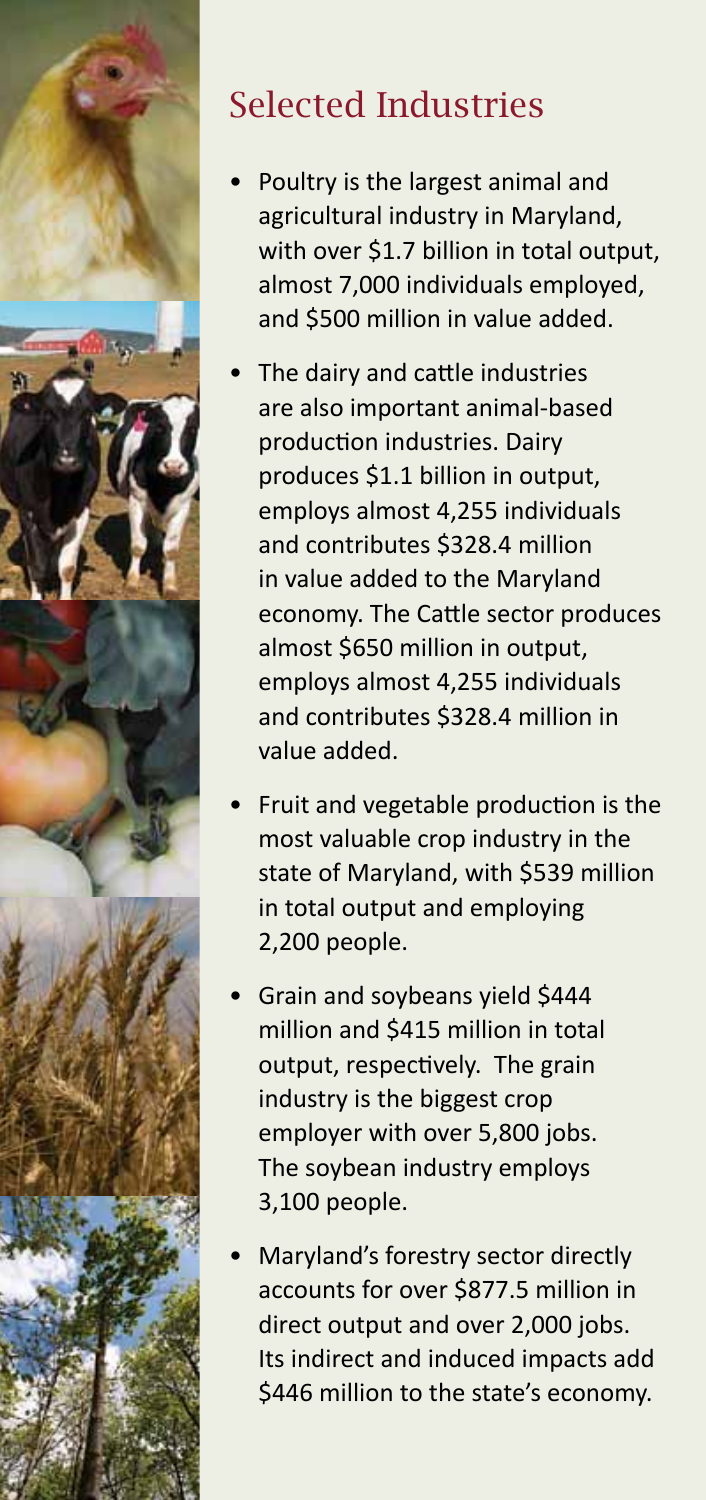#### **2010 Total Impacts of Poultry, Dairy, and Cattle Industries on the Maryland Economy** (millions of dollars)



#### **2010 Total Impacts of Fruit and Vegetable, Grain, and Soybean Industries on the Maryland Economy** (millions of dollars)

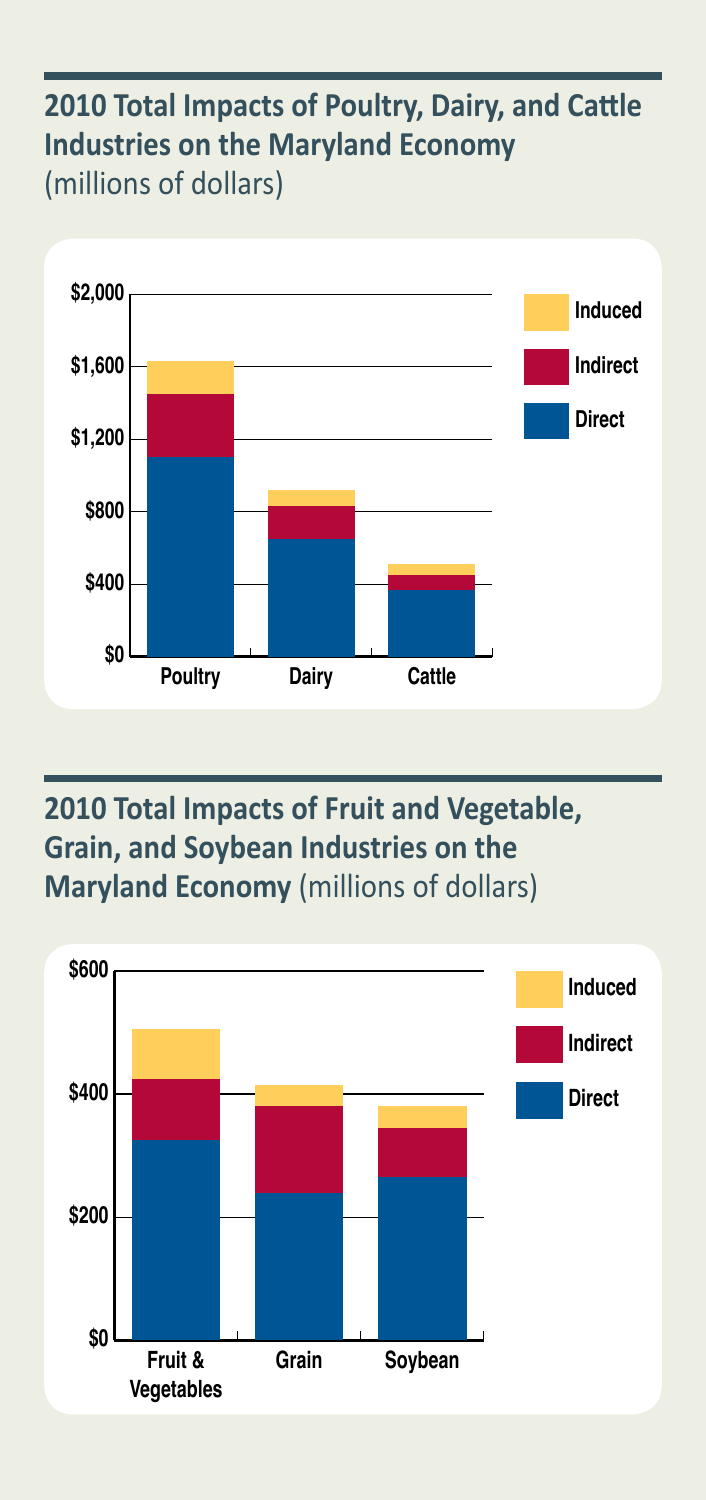We would like to thank Cheng-i Wei, Dean of the College of Agriculture and Natural Resources at the University of Maryland, for his valuable support. We also appreciate the many conversations with and support of our colleagues and our Chair, Lars Olson, in the Department of Agricultural and Resource Economics at the University of Maryland.  $\blacksquare$ 



**Lori Lynch** Professor Extension Economist



**Jeffery Ferris** PhD Student Agricultural & Resource **Economics** 



**University of Maryland Department of Agricultural and Resource Economics**

**Symons Hall, Room 2119 College Park, MD 20742 http://agresearch.umd.edu/CANRP/ (301) 405 -1293**

Photos: Edwin Remsberg

Design: margaret@kerrydesign.com